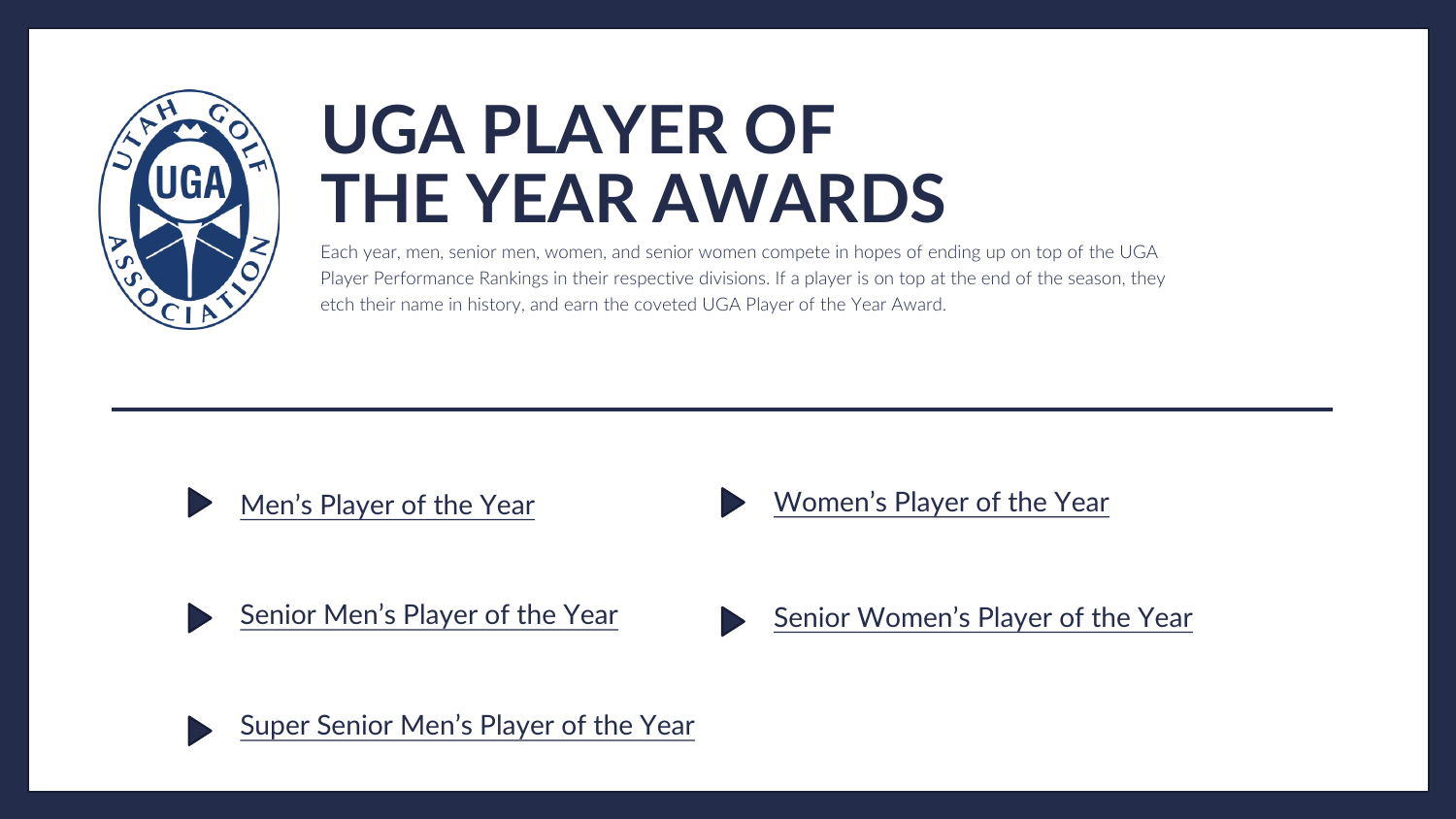# <span id="page-1-0"></span>Men's Player of the Year



This award is given annually to the player who has demonstrated great and consistent play throughout the golf season and who has earned his place at the top of the UGA Men's Player Performance Rankings.

– Cooper Jones – Hayden Christensen – Zach Jones/Preston Summerhays – Mitchell Schow – Patrick Fishburn – Patrick Fishburn – Rhett Rasmussen – Zac Blair – Zac Blair, Cole Ogden – Zac Blair – Zac Blair – Zac Blair – Zac Blair – Nick Killpack, Dan Horner – Daniel Summerhays, Steve Poulson – Kirk Siddens, Tony Finau – Clay Ogden – Clay Bingham – Pete Stone – Annie Thurman\*

 – Daniel Summerhays – Doug Bybee – Sue Nyhus $*$  – David Booth – Todd Barker – Ken Cromwell – Scott Fairbanks – Mark Domm – Todd Barker, Steve Borget – Todd Barker – Brad Sutterfield – Todd Barker – Eric Hogg – Bruce Brockbank – Mike Borich – Todd Barker – Kurt Bosen – Kurt Bosen – Bruce Brockbank

\*With the creation of the Women's Player of the Year and Senior Women's Player of the Year awards in 2012, this award has been renamed the Men's Player of the Year.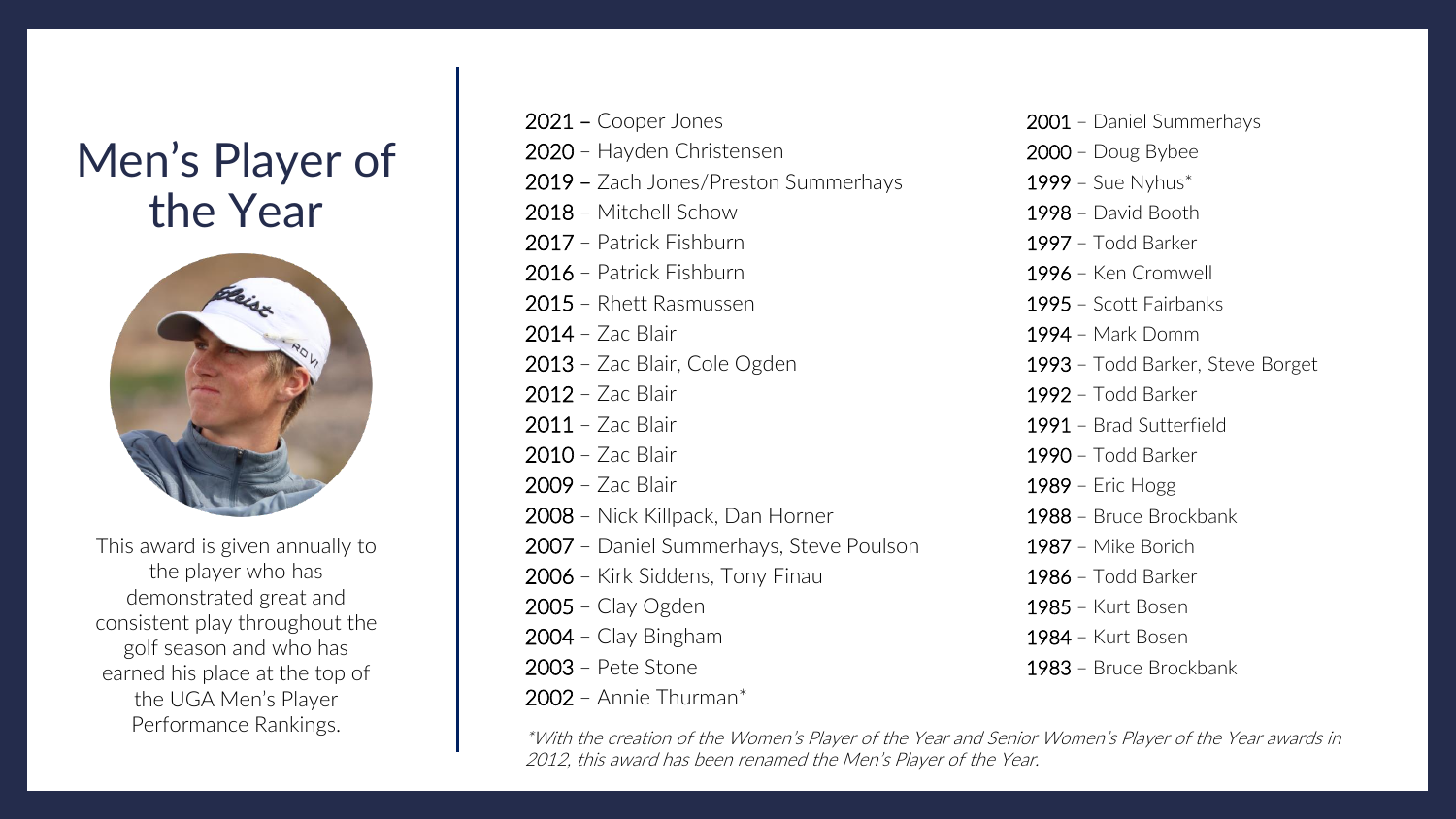### <span id="page-2-0"></span>Senior Men's Player of the Year



This award is given annually to the player who has demonstrated great and consistent play throughout the golf season and who has earned his place at the top of the UGA Senior Men's Player Performance Rankings.

– Brigham Gibbs – Kirk Siddens – Kirk Siddens – Brigham Gibbs – Brett Sampson – Patrick Murphy – Craig Wilson – Kirk Siddens – Kirk Siddens – Bill Probst – Steve Poulson – Bill Probst – Steve Poulson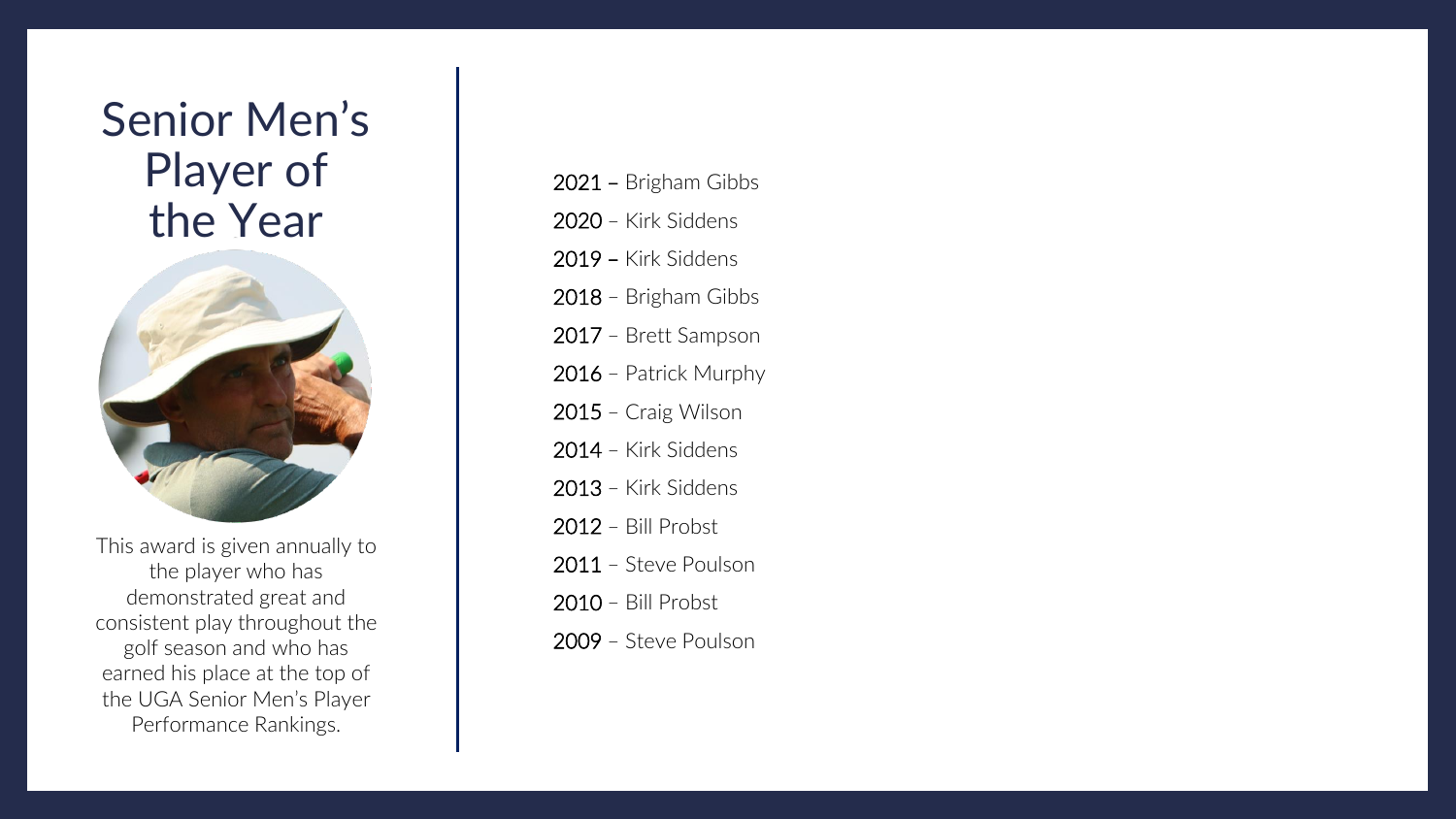# <span id="page-3-0"></span>Women's Player of the Year



This award is given annually to the player who has demonstrated great and consistent play throughout the golf season and who has earned her place at the top of the UGA Women's Player Performance Rankings.

- 2021 Apelila Galeai' 2020 – Tess Blair 2019 – Kerstin Fotu 2018 – Carly Dehlin 2017 – Kelsey Chugg 2016 – Kelsey Chugg 2015 – Kelsey Chugg 2014 – Sirene Blair 2013 – Kelsey Chugg
- 2012 Sirene Blair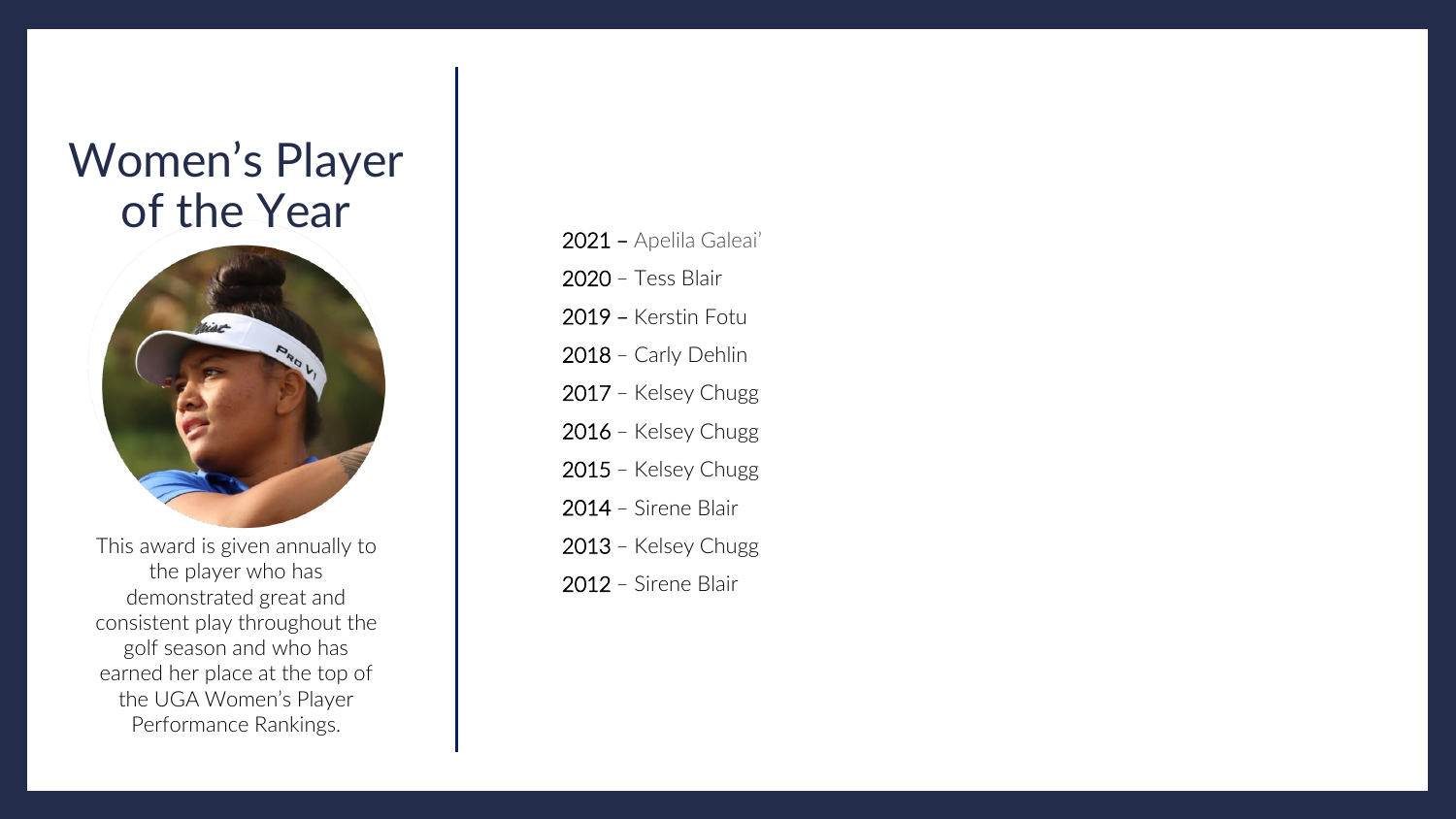# <span id="page-4-0"></span>Senior Women's Player of the Year



This award is given annually to the player who has demonstrated great and consistent play throughout the golf season and who has earned her place at the top of the UGA Senior Women's Player Performance Rankings.

– Annette Gaiotti – Annette Gaiotti – Annette Gaiotti – Sue Nyhus – Sue Nyhus – Sue Nyhus – Annette Gaiotti – Sue Nyhus – Annette Gaiotti – Annette Gaiotti